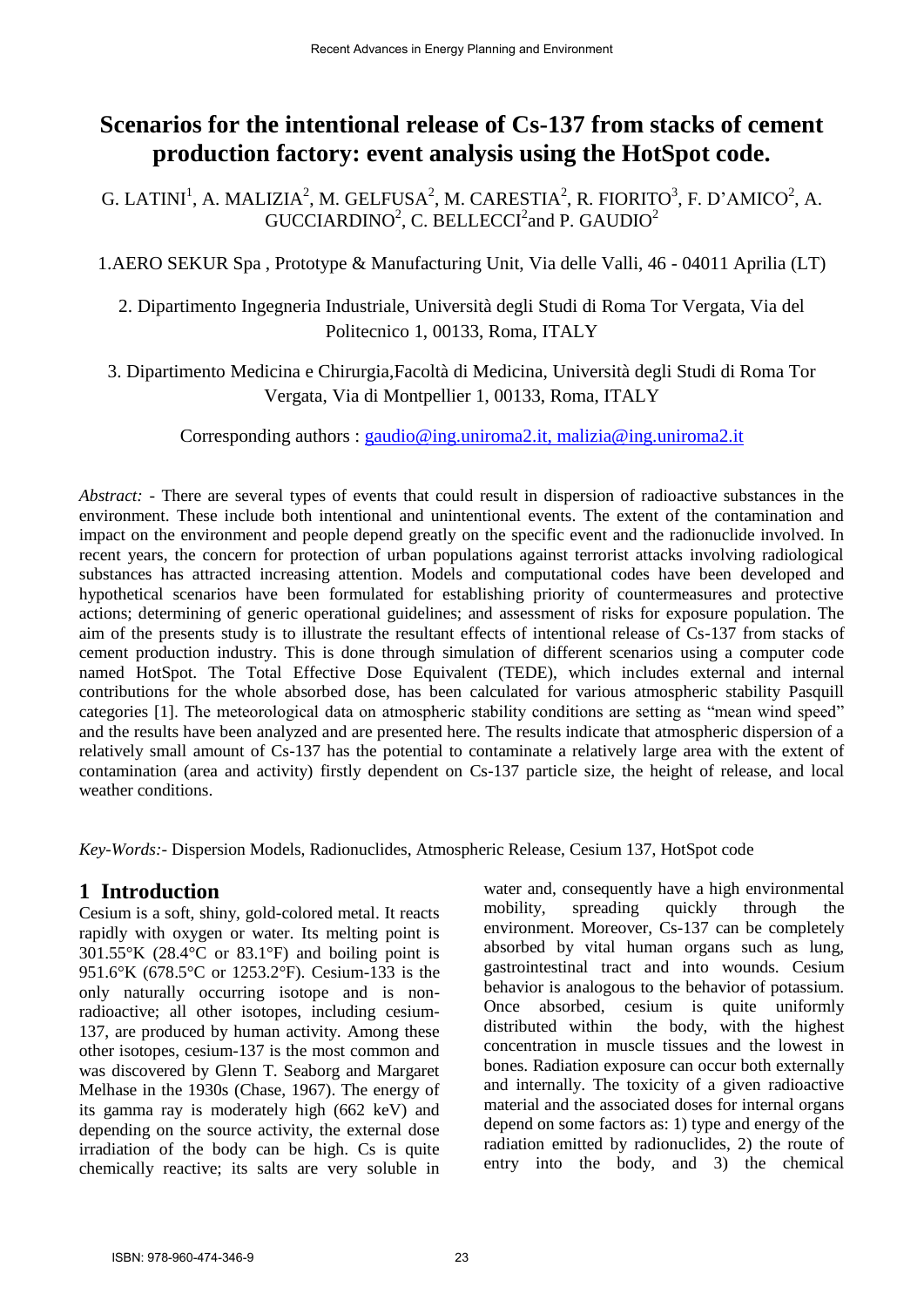characteristics of the element, that determines the retention and distribution in the body.

Incidents involving commercial radioactive sources that have fallen out of control and entered into the public domain have been reported over the years. In some cases, sources entering into scrap processing facilities have contaminated steel mills, resulting in millions of dollars in cleanup costs. In other cases, sources have been breached, exposing the public to harmful radiation. A classical example of a strong 'orphaned' source that suddenly appeared completely out of context in an inhabited area, causing severe health problems, is the Goiânia case in Brazil [2]. Here a 50.9 TBq 137CsCl source (in readily soluble powder form) caused contamination of a considerable area and many people, of which four were reported to have died within a weeks. The Goiânia experience is particularly interesting in relation to 'dirty bomb' scenarios, as this accident led to the contamination of a city area of a size equivalent to what might be affected by the contamination from a successful 'dirty bomb' attack. Although a multitude of transportation and migration pathways contributed to the spreading of the contamination, it has been reported that the primary cause of contamination of housing in the area was atmospheric dispersion. The Goiânia accident resulted in extensive panic, social disruption, great efforts and expenses for personal monitoring, decontamination of humans and area clean-up, for instance of roof tiles with Cs-137 contamination levels ranging up to some 700 kBq m-2. In the wake of the terrorist attack on September 11th, 2001, there is a further security concern over radioactive materials. Traditionally, most commercial radioactive materials are managed less stringently than uranium or plutonium, since these commercial radioactive materials cannot be sources of nuclear weapons. However, the event raised the concern that such commercial radioactive materials could be cause of social disorder through their use in terrorist weapons, such as dirty bombs. The U.S. government and the International Atomic Energy Agency (IAEA) had shown their interest in a more stringent management system for commercial radioisotope materials and their plans were accelerated by the incident. Among these commercial radioactive materials, Cs-137 is one of those most dangerous because it is generating of beta and gamma emissions (gamma emission through its transitional daughter isotope barium-137m), large amount of radioactivity, and relatively long half-life.

Significant amounts of non-fissile radioactive materials are stored in medical centers to diagnose and treat illnesses, research laboratories, processing plants to irradiate food to eliminate microbes, radiothermal generators, and oil well surveying instruments. Although those facilities lack the types or volumes of materials suitable for producing nuclear weapons, they contain large amounts of radioactive material such as cesium-137, cobalt-60, strontium-90, and iridium-192. The possibility of terrorists using conventional explosives coupled with those non-fissile radioactive materials to create a radiological dispersion device commonly called a 'dirty bomb' has transformed concerns about illicit commercial radioactive materials relatively obscure topic into a major international security.

A radiological attack would not produce the mass casualties due to the blast and significant radiation exposure associated with a nuclear event, but it nonetheless could result in radiation concentrations exceeding International Commission on Radiological Protection (ICRP) guidelines for limiting exposures to gamma radiation. Such an incident could create a variety of impacts ranging from extensive contamination requiring remediation, to panic and economic disruption, to long-term exposure of civilian populations to low levels of radiation exceeding natural background levels. The actual impact of terrorists releasing nonweapons grade materials is contingent upon a variety of factors including the specific isotope used, the amount of material released, the aerosol properties of the particles released, local-scale meteorological conditions within a distance  $\leq 10$  km from the initial release point (i.e., wind speed, wind direction, other key meteorological parameters), local-scale typography (i.e. location and size of buildings), and the type of device used to release the material (i.e., conventional explosive).

For these reasons, the studies and developments of techniques and methods of atmospheric dispersion modeling of radioactive material in radiological risk assessment and emergency response over the past 50-60 years are evolved. The three marked types of dispersion models, which may describe the development of dispersion modeling techniques for the application in radiological risk assessments and emergency responses, are Gaussian plume models in the 1960s and 1970s, Lagrangian – puff models and particle random walk models in the 1980s - 1990s, and CFD (Computational Fluid Dynamics) models in the 2000s [3, 5-19].

In this study, a potential scenario of radiological release is simulated using HotSpot, which is able to estimate the radiation dispersion in an area. The main purpose of this research is the evaluation of different scenarios for initial aerosol dispersion by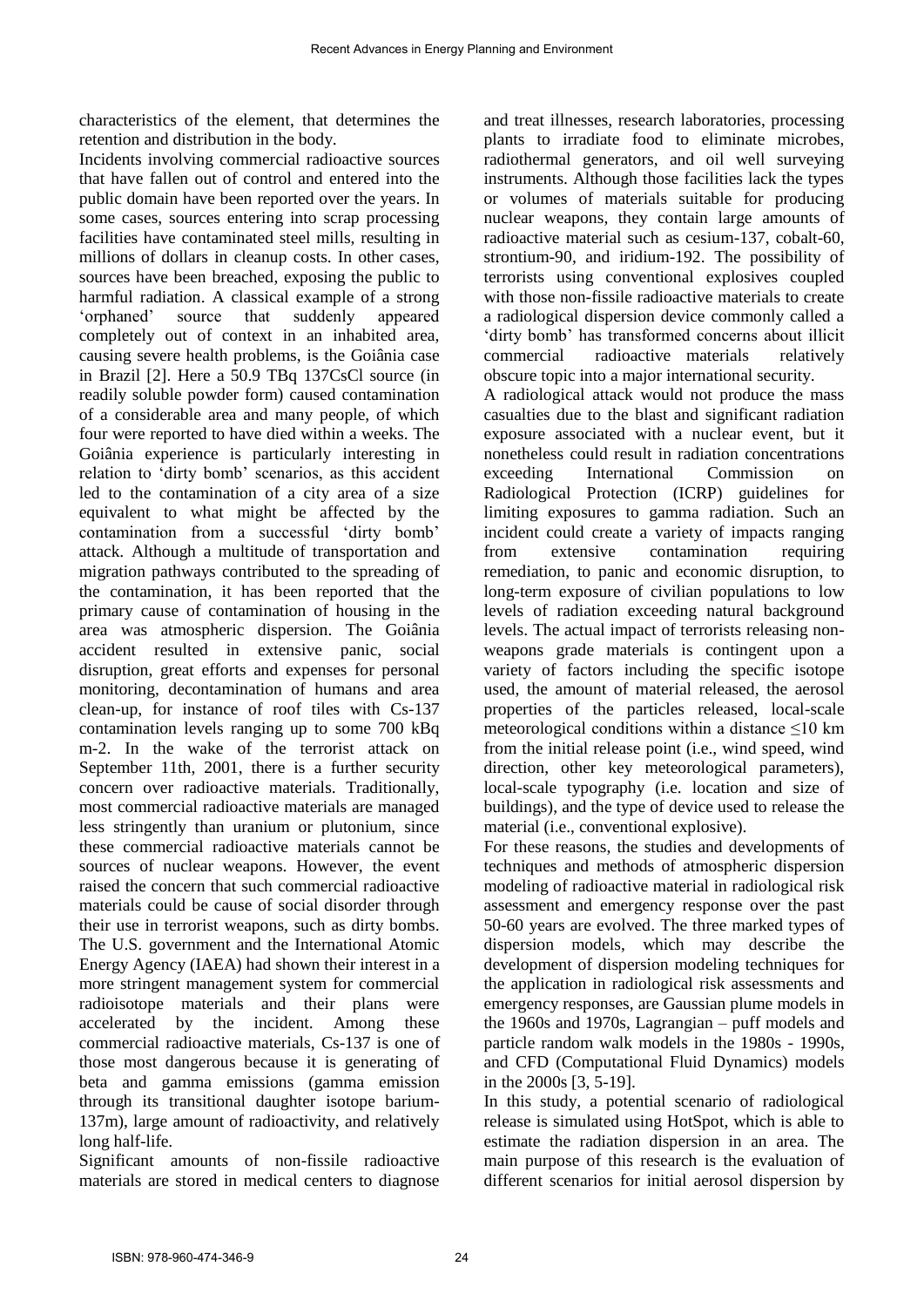stacks of a cement factory in function of different atmospheric stability scenarios.

## **2 Methods**

#### **2.1 Source term and accident scenario**

We have assumed that the amount of Cs-137 involved in the accident scenario is 1.11x1014 Bq. This amount of cesium is chosen for modeling because it is comparable to the amounts typically available in commercial radioactive sources.

The release scenario considers the introduction of the radionuclide inside a limestone fragmentation line and subsequent transmission to the filtration system, as shown in Figure 1.

The production plant considered in this case study is composed of three stacks and their characteristics are summarized in Table 1.



**Fig. 1**: Introduction of Radionuclide Inside the Cement Production Line

| <b>PROPERTY</b>                   | <b>STACK 1</b>            | <b>STACK 2</b>           | <b>STACK 3</b>           |
|-----------------------------------|---------------------------|--------------------------|--------------------------|
| <b>HeightAbove Sea Level</b>      | 180 m                     | 180 m                    | 180 m                    |
| PhysicalStackHeight               | 92 <sub>m</sub>           | 92 <sub>m</sub>          | 92 <sub>m</sub>          |
| <b>StackDiameter</b>              | 3.1 <sub>m</sub>          | 1.8 <sub>m</sub>         | 1.8 <sub>m</sub>         |
| <b>Air Temperature</b>            | $22^{\circ}$ C            | $22^{\circ}$ C           | $22^{\circ}$ C           |
| <b>Stack Effluent Temperature</b> | $80^{\circ}$ C            | $95^{\circ}$ C           | $110^{\circ}$ C          |
| <b>Stack Exit Velocity</b>        | 17.5 $m/s$                | $10.4 \text{ m/s}$       | $8.2 \,\mathrm{m/s}$     |
| <b>Flue Gas Flow</b>              | 475000 Nm <sup>3</sup> /h | 95000 Nm <sup>3</sup> /h | 75000 Nm <sup>3</sup> /h |

**Table 1**: Technical characteristics of stacks of cement production plant.

The raw material preparation stage of cement manufacture results in the production of a raw mix that is in a suitable state for feeding to the kiln in which it is converted by heat into clinker. From data obtained from the literature, it was possible to estimate the average hourly volume of raw material sent to the oven, needed for the production of cement. In this work we have assumed that during a typical production day, the raw materials sent to the

production facilities were about 208 t/h, corresponding to  $208x10^3$  kg/h, which is equivalent to 4.99x10<sup>6</sup> kg/day. In this scenario, assuming that the filtration system works properly, the percentage of dust emitted into the atmosphere respect to the volume introduced into the system, is about 0.0033%.

In this case study, the source of Cs-137 was introduced through limestone fragmentation line,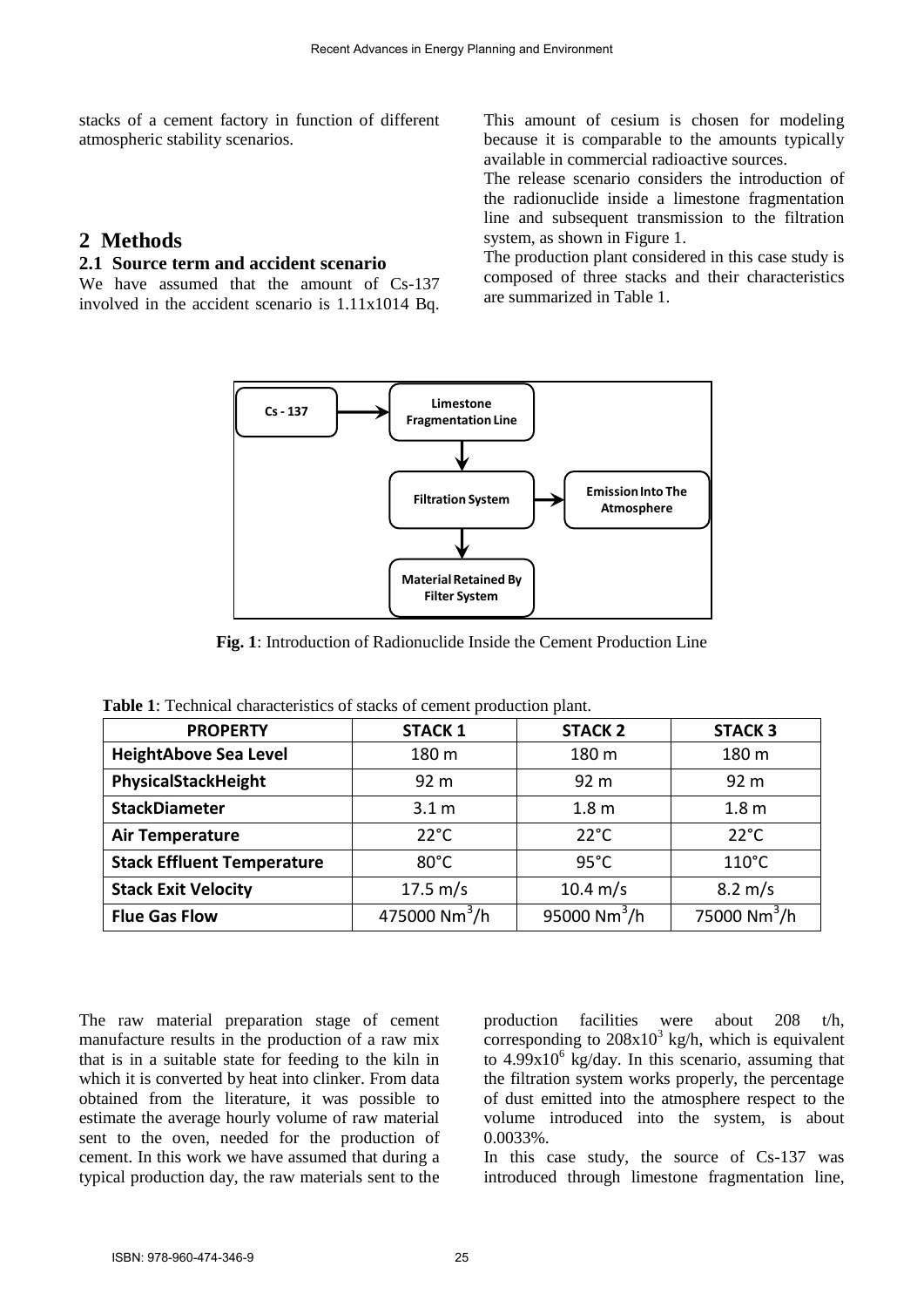and radionuclide will be subject to the same filtration process of raw materials with emissions in atmosphere of 0.0033% the initial amount. This estimation is conservative because we have assumed that Cs-137 is not all trapped in the clinker matrix. All the remaining radiogenic material will be retained by filters and/or reintroduced to cycle until find it in the final product (clinker – cement). In order to analyze the release scenario a "virtual stack" has been defined, obtained by normalizing respect to the total flow rate the characteristic

parameters of each stack, according to the following calculation scheme:

$$
Q_{T} = Q_{1} + Q_{2} + Q_{3} = 645.000 Nm^{3}/h \qquad (1)
$$

$$
d = d_1 \frac{Q_1}{Q_T} + d_2 \frac{Q_2}{Q_T} + d_3 \frac{Q_3}{Q_T} = 2.8 \text{ m}
$$
 (2)

$$
v = v_1 \frac{Q_1}{Q_T} + v_2 \frac{Q_2}{Q_T} + v_3 \frac{Q_3}{Q_T} = 15,4 \text{ m/s} \qquad (3)
$$

$$
T = T_1 \frac{Q_1}{Q_\tau} + T_2 \frac{Q_2}{Q_\tau} + T_3 \frac{Q_3}{Q_\tau} = 86^\circ C \tag{4}
$$

Where:

 $Q_T$  = Total gas flow rate.

 $Q_1$ ,  $Q_2$ ,  $Q_3$  = Gas flow rate of single stack.

 $d =$  Stack diameter of virtual stack.

 $d_1, d_2, d_3$  = Stack diameter of single stack.

 $v =$  Exit velocity of virtual stack.

 $v_1$ ,  $v_2$ ,  $v_3$  = Exit velocity of single stack.

 $T =$  Effluent temperature of virtual stack.

 $T_1, T_2, T_3$  = Effluent temperature of single stack.

Table 2: summarize the characteristic parameters of "virtual stack".

**Table 2**: Parameters of "virtual stack"

| <b>HeightAbove Sea Level</b>      | 180 m              |
|-----------------------------------|--------------------|
| PhysicalStackHeight               | $92 \text{ m}$     |
| <b>StackDiameter</b>              | 2.8 <sub>m</sub>   |
| <b>Air Temperature</b>            | $22^{\circ}C$      |
| <b>Stack Effluent Temperature</b> | $86^{\circ}$ C     |
| <b>Stack Exit Velocity</b>        | $15.4 \text{ m/s}$ |
| <b>Flue Gas Flow</b>              | 645000 $Nm^3/h$    |

**2.2. Meteorological conditions and atmospheric stability classes used in HotSpot**  Meteorologists distinguish several states of the local atmosphere: A, B, C, D, E, F. These states can be tabulated as a function of weather conditions, wind speed and time of day. According to the stability category the attack can result in a wide spectrum of lethal effects. Therefore the potential terrorist will certainly take that into account, just as it happens by war-planners, so that the lethal effects are maximized. The stability of the atmosphere depends on the temperature difference between an air parcel and the air surrounding it. Therefore, different levels of stability can occur based on how large or small the temperature difference is between the air Parcel and the surrounding air.[20-24, 31-34]

The stability classes used for this work are referred to Pasquill – Gifford stability classes and are depicted in Table 3. As can be seen in the Table, stabilities A, B, and C refer to daytime hours with unstable conditions. Stability D is representative of overcast days or nights with neutral conditions. Stabilities E and F refer to nighttime, stable conditions and are based on the amount of cloud cover. Thus, classification A represents conditions of the greatest instability, and classification F reflects conditions of the greatest stability. For all stability class the wind direction was set at 270 degrees respect north direction, . The value of wind speed assumed for the simulation are summarize in Table 3.

**Table 1**: Pasquill – Gifford stability classes and ground wind speed.[1]

| <b>Ground wind</b><br>speed<br>(m/s) | Sun high<br>in sky          | <b>Sun low</b><br>in sky or<br>cloudy | <b>Night</b><br>time |
|--------------------------------------|-----------------------------|---------------------------------------|----------------------|
|                                      |                             | В                                     |                      |
| 2.5                                  |                             | $\mathsf{\Gamma}$                     | E                    |
| 3.5                                  | В                           | C                                     |                      |
|                                      | $\mathcal{C}_{\mathcal{C}}$ |                                       |                      |
| 7.5                                  |                             |                                       |                      |

#### **2.3. Radiation dose calculations**

All calculations have been performed using HotSpot Version 2.07.1 running on a PC computer [25-28]. The "standard area terrain" type has been used to take into account the conservative condition because in this case the characteristic of roughness lengths is in the range of  $0.01 - 0.1$  meters. The deposition velocity of the particles is assumed to be 20 cm/s, whereas a value of 40 cm/s is used for the inhalable fraction.

The breathing rate of exposed person is based on the standard rates established by HotSpot code and taken from the International Commission on Radiological Protection (ICRP) for reference man. The standard rate of  $3.33 \times 10^{-4}$  m $3/sec$ , equivalent to 1.2  $m^3$ /hr: this value corresponding to light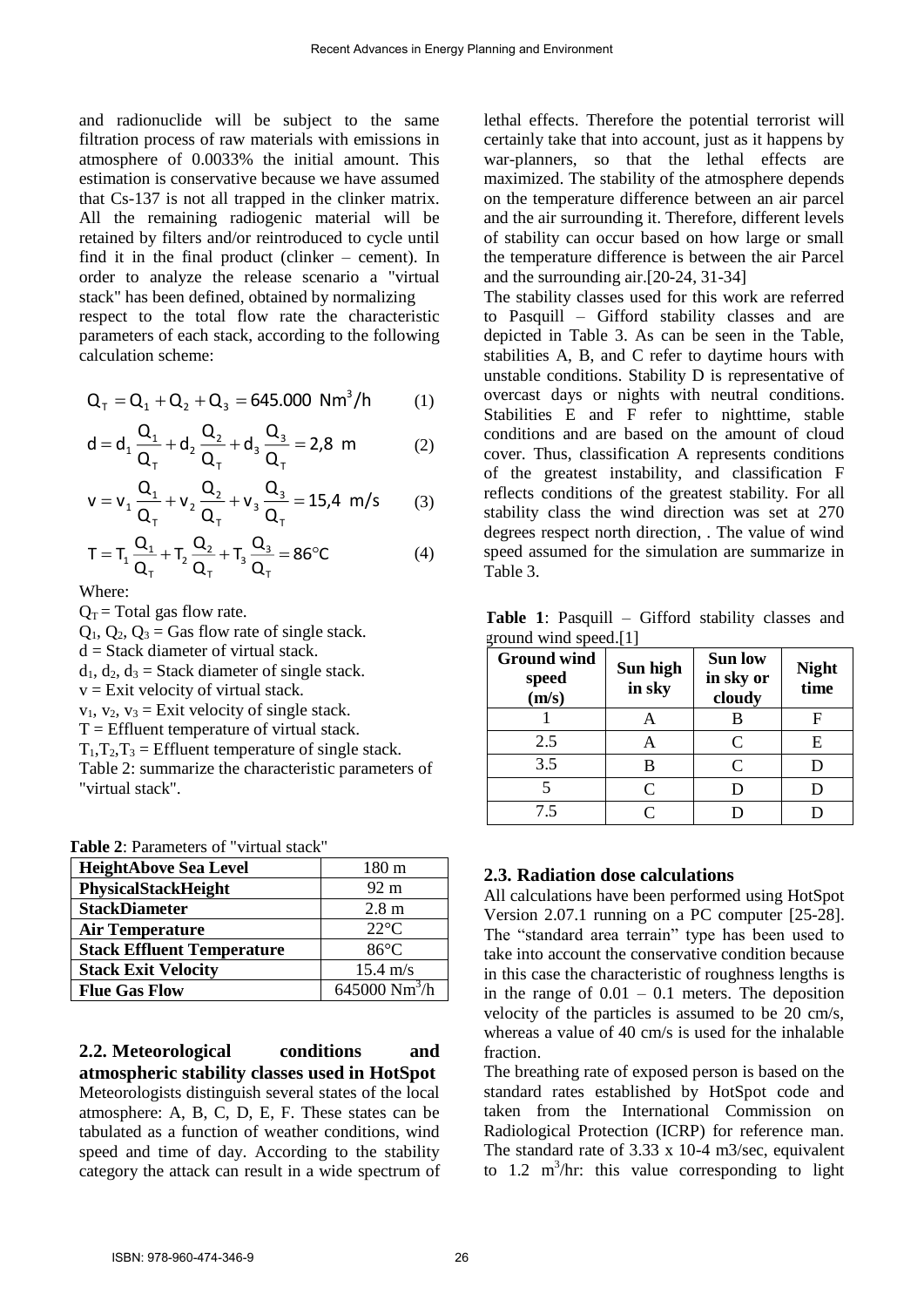activity and is recommended for doses received as a result of an accident. The height of the receptors is set to be 1.5 m.

Source term values used to establish the outline dose of TEDE and Ground Surface Deposition contour plot are shown in Table 4.

|                      |             | <b>GROUND</b>     |
|----------------------|-------------|-------------------|
|                      | <b>TEDE</b> | <b>SURFACE</b>    |
|                      | (Sv)        | <b>DEPOSITION</b> |
|                      |             | $(kBq/m^2)$       |
| Inner Contour        | 1.00x10     |                   |
| Dose                 |             |                   |
| Middle Contour       | 1.00x10     | 0.1               |
| Dose                 |             |                   |
| <b>Outer Contour</b> | 1.00x10     | 0.01              |
| <b>Dose</b>          |             |                   |

**Table 4**: Source termvalueused in HotSpot simulation

To evaluate the dose conversion factors HOTSPOT uses the publication FGR 11 for all calculations. For the purpose of this work, the sample time has been set to 60 minutes and the holdup time is assumed 0 minutes, to simulate that the material is immediately released into the atmosphere.

All simulation scenarios have been performed including plume passage inhalation and submersion, ground shine (without the weathering correction factor) and re-suspension (with re-suspension factor obtained from [4]

## **3. Results**

For realistic and reliable estimation of contamination (total dose, ground deposition etc.), following a typical dispersion of radiological materials into the atmosphere, then it is necessary to know the cloud properties:

- dimensions (volume, effective height);
- particles size distribution within the cloud;

and all the functions of the source term amount, space and time, wind speed and atmospheric stability class.

In this section the graphic results obtained for any scenario considered are reported. For each class of stability and wind speed value the diagrams TEDE and Ground Deposition diagrams have been plotted as function of downwind distance.

The doses calculated could be received by a person at height of 1.5 m from ground level who remained within the plume for the entire duration of the cloud passage. As the release occurs at 92 m stack height, the doses first increase with distance, reach a maximum value and then decrease.

The heat and smoke of the explosion will lift small particles of Cesium up into the air and, according to the nature of the released radioactive material, these particles will settle to the ground as they are carried along by the wind contaminating the ground surface. Large particles will contaminate the immediate vicinity of the explosion while smaller (fine and mostly inhalable) ones will travel large distances or will rise up at high altitudes until they are deposited on the ground. Obviously, non-inhalable material will have a much larger deposition velocity than inhalable ones.

Table 1 summarizes some physical parameters obtained from the Hotspot simulations.

Setting the wind speed and the geometry of the stack, the change of atmospheric stability class affects the distance at which the maximum dose occurs, the TEDE variation and the effective height of release.

In Figure 1 the diagram of the Total Effective Dose Equivalent as a function of downwind distance is shown. The location of the maximum dose gives the plume touchdown distance. For all Scenario considered, it can be observed that the plume touchdown distance (point of maximum dose) increases with increasing of the stability;, however the maximum dose value reduces with increasing of the stability. Only for Scenario 1, for the Pasquill stability class F, the inner dose did not exceed. On the other hand, the worst case represented by the case Scenario 2 for the stability class A.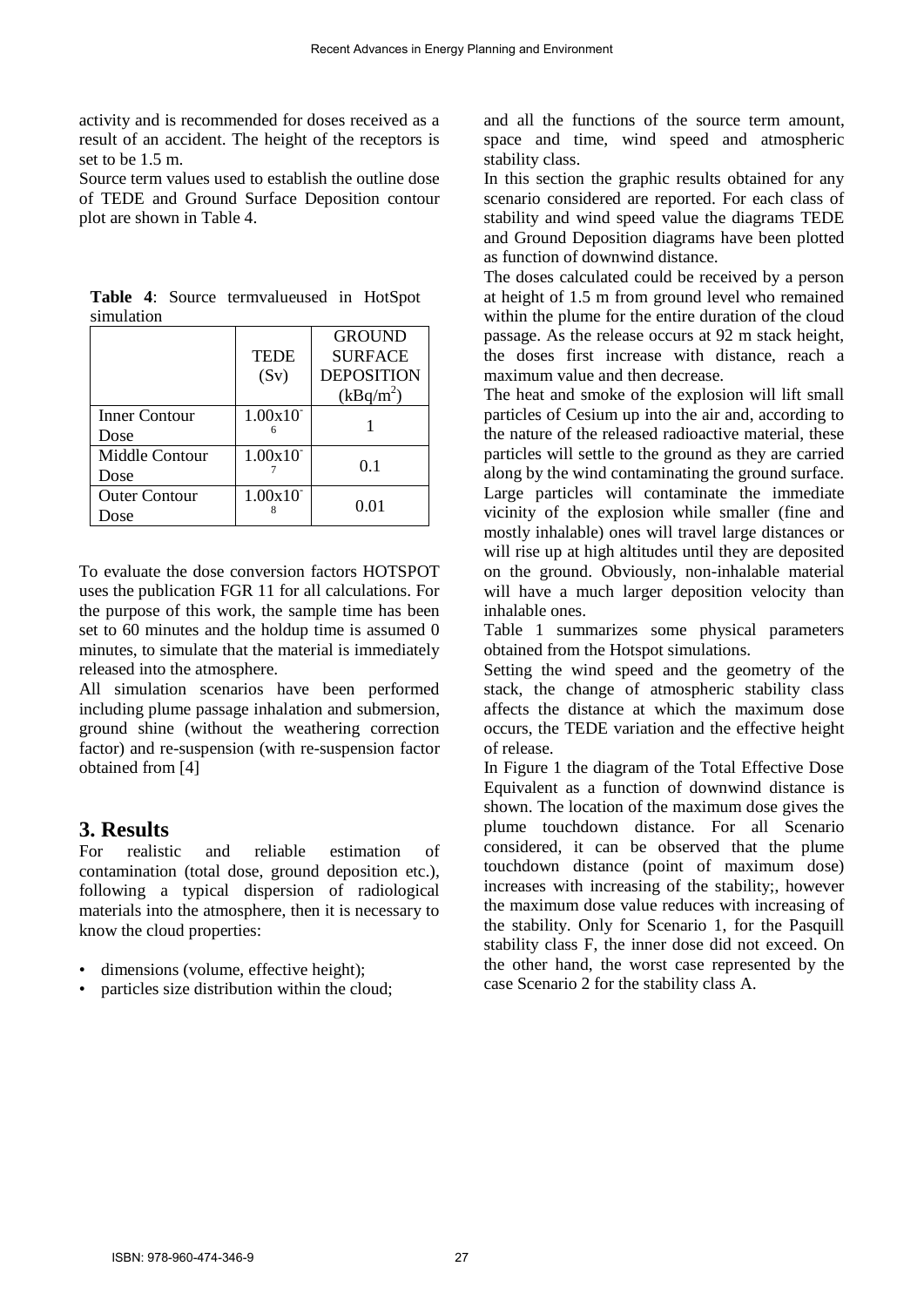| <b>SCENARIO1</b>                   |                          |                          |                          |                          |  |
|------------------------------------|--------------------------|--------------------------|--------------------------|--------------------------|--|
|                                    | <b>Stability Class A</b> | <b>Stability Class B</b> |                          | <b>Stability Class F</b> |  |
| <b>Effective Release Height</b>    | 432 m                    | 432 m                    |                          | 149 <sub>m</sub>         |  |
| <b>Maximum Dose Distance</b>       | $1.4 \text{ km}$         | 2.2 Km                   |                          | $23$ Km                  |  |
| <b>Maximum TEDE</b>                | $6.25x10^{-6}$ Sv        | $4.16x10^{-6}$ Sv        |                          | $1.08 \times 10^{-7}$ Sv |  |
| <b>Exceeds inner dose out to</b>   | 4.5 Km                   | 5.5 Km                   |                          | Not Exceeded             |  |
| <b>Exceeds middle dose out to:</b> | 12.5 Km                  | 13.6 Km                  |                          | 30 Km                    |  |
| <b>Exceeds outer dose out to</b>   | 34.6 Km                  | 32.9 Km                  |                          | 74 Km                    |  |
| <b>SCENARIO 2</b>                  |                          |                          |                          |                          |  |
|                                    | <b>Stability Class A</b> | <b>Stability Class C</b> |                          | <b>Stability Class E</b> |  |
| <b>Effective Release Height</b>    | 234 m                    | 222 m                    |                          | 152 m                    |  |
| <b>Maximum Dose Distance</b>       | $0.82$ km                | 2.2 Km                   |                          | 8.1 Km                   |  |
| <b>Maximum TEDE</b>                | $1.18x10^{-5}Sv$         | $7x.81x10^{-6}$ Sv       |                          | $1.39 \times 10^{-6}$ Sv |  |
| <b>Exceeds inner dose out to</b>   | 4.12 Km                  | 8.9 Km                   |                          | 12.5 Km                  |  |
| <b>Exceeds middle dose out to:</b> | 13.05 Km                 | 23.2Km                   |                          | 36 Km                    |  |
| <b>Exceeds outer dose out to</b>   | 43.51 Km                 | 51 Km                    |                          | 58.10 Km                 |  |
| <b>SCENARIO 3</b>                  |                          |                          |                          |                          |  |
|                                    | <b>Stability Class B</b> | <b>Stability Class C</b> |                          | <b>Stability Class D</b> |  |
| <b>Effective Release Height</b>    | 195 m                    | 186 m                    |                          | 174 m                    |  |
| <b>Maximum Dose Distance</b>       | 1.1 Km                   | 1.8 Km                   |                          | 4.4 Km                   |  |
| <b>Maximum TEDE</b>                | $1.05x10^{-5}Sv$         | $8.52x10^{-6}$ Sv        |                          | $3.11x10^{-6}$ Sv        |  |
| <b>Exceeds inner dose out to</b>   | 5.3 Km                   | 8.6 Km                   |                          | 12.9 Km                  |  |
| <b>Exceeds middle dose out to:</b> | 16.7 Km                  | 25.9 Km                  |                          | 30.7 Km                  |  |
| <b>Exceeds outer dose out to</b>   | 55.8 Km                  | 64.1 Km                  |                          | 49 Km                    |  |
|                                    | <b>SCENARIO 4</b>        |                          |                          |                          |  |
|                                    |                          | <b>Stability Class C</b> |                          | <b>Stability Class D</b> |  |
| <b>Effective Release Height</b>    | 159 m                    |                          | 151 m                    |                          |  |
| <b>Maximum Dose Distance</b>       | 1.5 Km                   |                          | 3.5 Km                   |                          |  |
| <b>Maximum TEDE</b>                | $8.54x10^{-6}$ Sv        |                          | $3.5x10^{-6}$ Sv         |                          |  |
| <b>Exceeds inner dose out to</b>   | 7.8 Km                   |                          | 12.4 Km                  |                          |  |
| Exceeds middle dose out to:        | 26.7 Km                  |                          | 32.6 Km                  |                          |  |
| <b>Exceeds outer dose out to</b>   | 78.3 Km                  |                          | 58.6 Km                  |                          |  |
| <b>SCENARIO 5</b>                  |                          |                          |                          |                          |  |
|                                    | <b>Stability Class C</b> |                          | <b>Stability Class D</b> |                          |  |
| <b>Effective Release Height</b>    | 137 m                    |                          | 132 m                    |                          |  |
| <b>Maximum Dose Distance</b>       | 1.3 Km                   |                          | 3 Km                     |                          |  |
| <b>Maximum TEDE</b>                | $8.07x10^{-6}$ Sv        |                          | $3.65x10^{-6}$ Sv        |                          |  |
| <b>Exceeds inner dose out to</b>   | 6.8 Km                   |                          | 11.7 Km                  |                          |  |
| <b>Exceeds middle dose out to</b>  | 26.5 Km                  |                          | 35 Km                    |                          |  |
| <b>Exceeds outer dose out to</b>   | 93.6 Km                  |                          | 73.7 Km                  |                          |  |

**Table 2**: Main parameters obtained for HotSpot code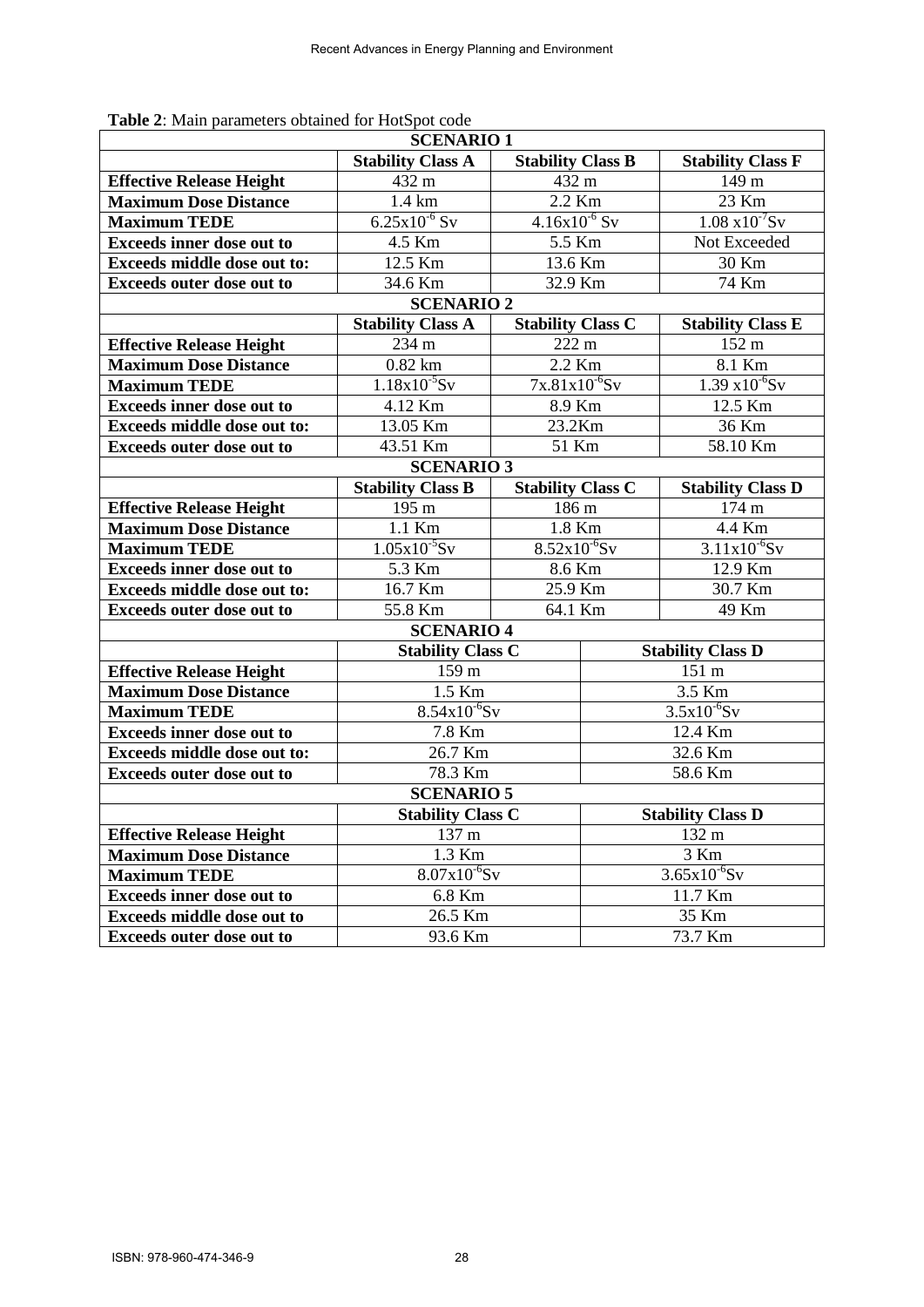

**Fig. 2**: Total Effective Dose Equivalentas a function of downwinddistance: (a): Scenario 1; (b) Scenario 2; (c) Scenario 3; (d) Scenario 4; (e) Scenario 5

In case of radiological release the estimation of the area contaminated is a very important point in order to manage the operation needed to decontaminate, the impact on the environment and population and the cost of the decontamination. Experience shows that a radiological incident could contaminate a large area and that cleanup would be expensive. The reality is more complex: area and cost depend on the maximum acceptable dose and other assumptions chosen for a scenario. Furthermore, atmospheric processes can be reduced or enhance dispersion and deposition after the initial release of radiological

source. Three of the most important parameters that drive the phenomena are wind speed, atmospheric stability, and precipitation. Dilution occurs most rapidly at high wind speeds, with unstable atmospheric condition with sharp temperature gradients in which the surface layer is hotter than the air above it, and during precipitation. For these reasons, in this case study The Ground Surface Deposition as function of downwind distance has been evaluated. The Figure 3 shown the diagram for each Scenario considered.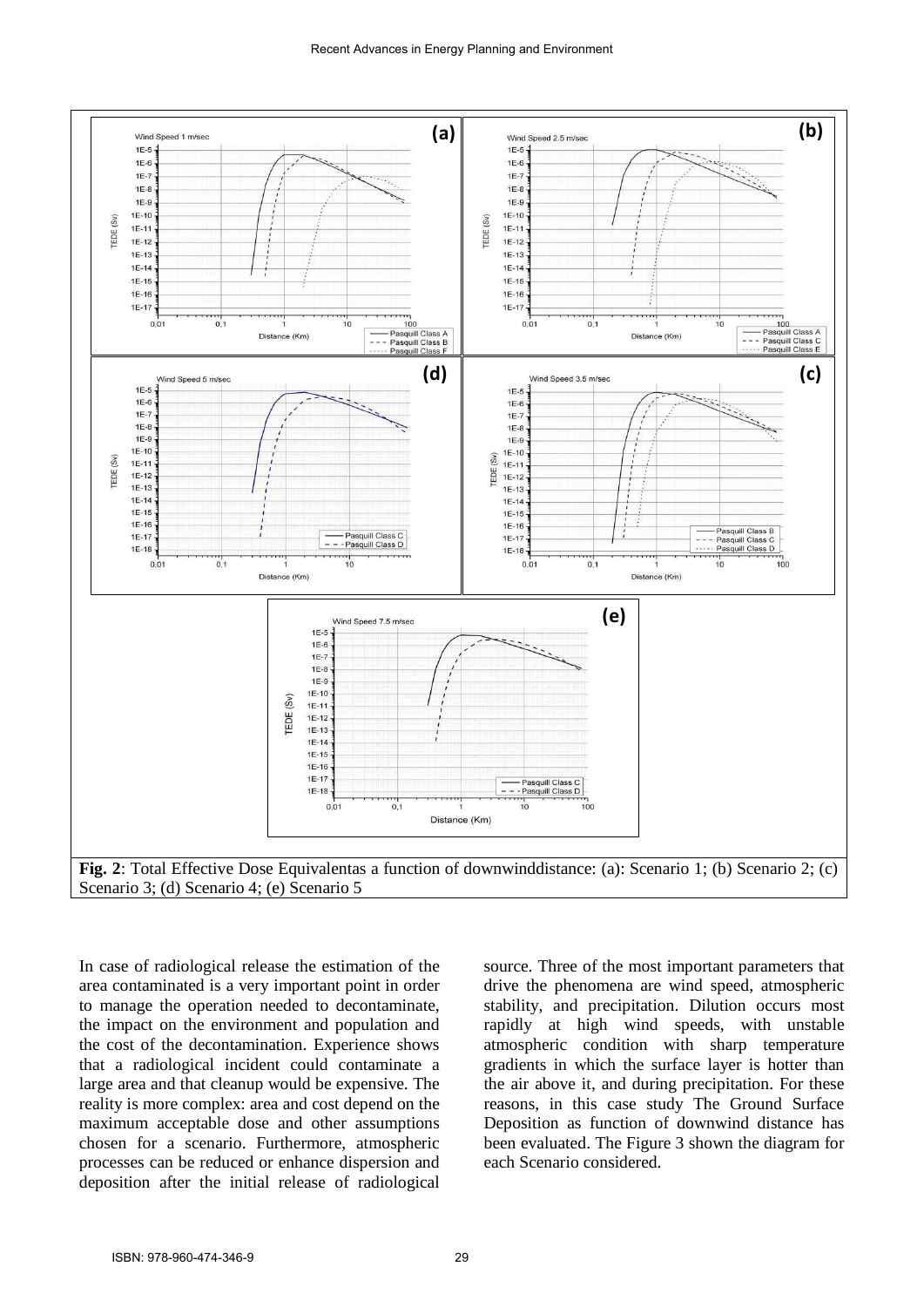

There are several relationships between groundlevel concentrations and concentrations at the level of the plume release point in function of meteorological conditions. For elevated concentration material, the maximum concentrations for time periods of about half an hour can occur with fumigation conditions when an unstable layer increases vertically to mix downward a plume previously discharged within a stable layer. With small different height  $(∆H)$ , the fumigation can occur close to the source but will be of relatively short duration. For large ∆H, the fumigation will occur some distance from the stack (perhaps 30 to 40 km), but can persist for a longer time interval.

Concentrations considerably lower than those associated with fumigations, but of significance, can occur with neutral or unstable conditions when the dispersion upward is severely limited by the existence of a more stable layer above the plume, for example, an inversion. Under stable conditions the maximum concentration at ground-level from big amount of material are less than those occurring under unstable conditions and occur at greater distances from the source. Because the maximum occurs at greater distances, concentrations that are below the maximum but still significant can occur over large areas. This becomes increasinglysignificant if the emissions are from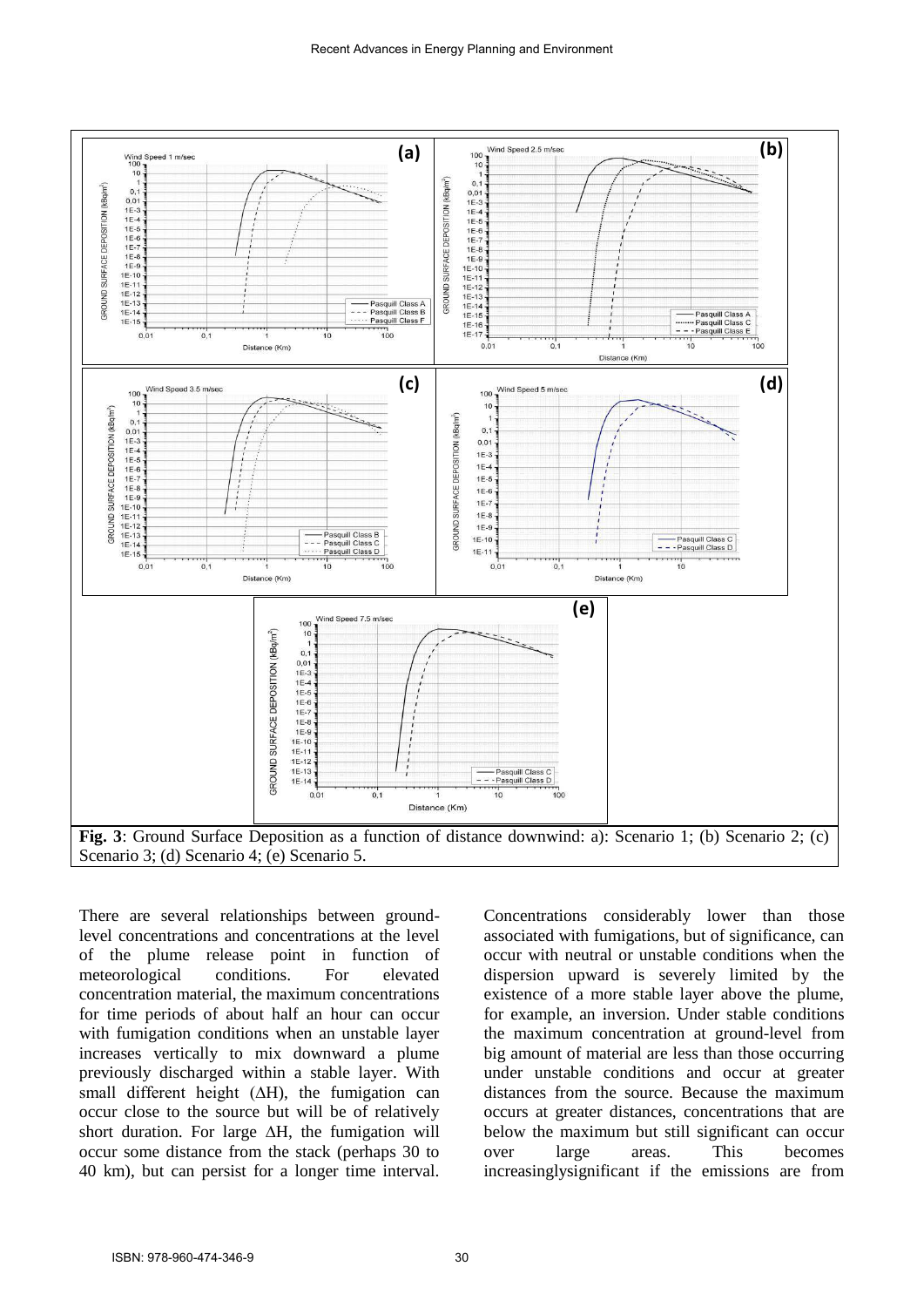more than one source.Figure 4 summarizes the trends of curves for each stability class considered.



# **4. Conclusions**

Different scenarios of radiological release in atmosphere function of a Pasquill class and wind speed were analyzed, and the plume extension in conjunction with the ground surface deposition of each scenario were evaluated. The data used to create the parameters include: type of radioactive material, stack geometry and dimension, effluent parameters and meteorological conditions. The radioactive material for evaluation was selected based on information such as frequently used material in usual and activity values characterizing medical and industrial applications .

The results indicate a relatively small amount of Cs-137 has the potential to contaminant a relatively large area with the extent of contamination dependent on Cs-137 particle size, the height of release, and local weather conditions.

Modeling the dispersion of radioactive aerosols throughout an urban landscape, especially with accurate knowledge of radionuclide, geometry of source and meteorology, is indispensable for

assessing the potential consequences of a terrorist incident and implementing effective emergency response, health services, and decontamination decisions

Considering that the atmospheric release of radioactive material might occur at high-density crowd events or in densely – populated urban areas, it is possible to envisage that thousands of people might be exposed to ionizing radiation. Additionally, operations in these contaminated areas might result in intervention teams receiving sufficient radiation doses that are of particular concern and should be managed. [29,30]

For first responders, given the dominance of the inhalation pathway, the modeling results underscore the importance of adequate respiratory protection to reduce the amount of radioactive material inhaled. And, prior to initiating follow-up evacuation and environmental remediation activities, the results also emphasize the importance of initial screening to delineate quickly TEDE "boundary lines" as a beginning point for determining the extent of the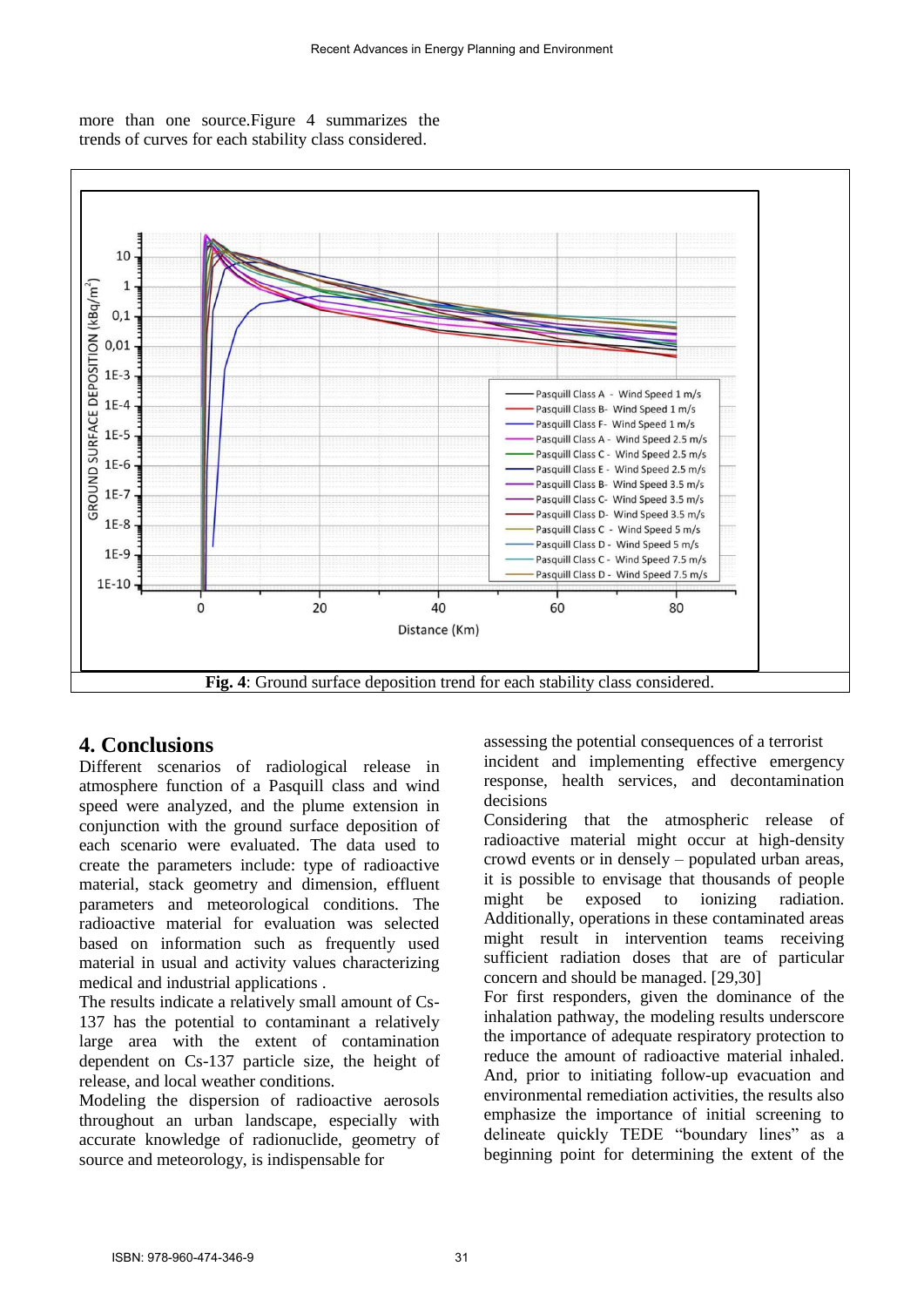"hot zone" for potential ground shine exposure created by accidental radiological release

In an operational situation it is important to obtain useful results as quickly as possible. HOTSPOT is particularly good in this sense, as it takes only moments to input the scenario parameters, and results are calculated virtually instantaneously.

This application of computer modeling has implications for identifying the potential consequences of a intentional or non intentional radiological releases.

The consequence data obtained from this study can be used for the establishment of response measures against radiological terror. In order to enhance its effectiveness, more data for evaluation based on reliable scenarios is needed.

### *References:*

[1] R.R. Draxler, Determination of amospheric diffusion parameters, *Atmospheric Environment*, Vol.10, No.2, 1976, pp. 99-105.

[2] International Atomic Energy Agency, *The radiological Incident in Goiania,* Pub. 815, Vienna 1988.

[3] Y. Rentai, Atmospheric dispersion of radioactive material in radiological risk assessment and emergency response, *Progress in Nuclear Science and Technology*, Vol 1, 2011, pp. 7-13.

[4] Report No.129 of National Council on Radiation Protection and Measurements, 1999).

[5] Gaudio, P., Malizia, A., Lupelli, I. "Experimental and numerical analysis of dust resuspension for supporting chemical and radiological risk assessment in a nuclear fusion device" (2010) International Conference on Mathematical Models for Engineering Science - Proceedings, pp. 134-147

[6] P Gaudio, Malizia A., I Lupelli (2011). RNG k-e modelling and mobilization experiments of loss of vacuum in small tanks for nuclear fusion safety applications. "International journal of systems applications, engineering & development", vol. 5; p. 287-305, ISSN: 2074-1308

[7] Benedetti, M., Gaudio, P., Lupelli, I., Malizia, A., Porfiri, M.T., Richetta, M. "Large eddy simulation of Loss of Vacuum Accident in STARDUST facility" (2013) Fusion Engineering and Design, . Article in Press.

[8] M.Benedetti, P.Gaudio, I.Lupelli, Malizia A., M.T.Porfiri, M.Richetta (2011). Influence of Temperature Fluctuations, Measured by Numerical Simulations, on Dust Resuspension Due to L.O.V.As . International journal of systems applications, engineering & development, vol. 5; p. 718-727, ISSN: 2074-1308

[9] Bellecci, C., Gaudio, P., Lupelli, I., Malizia, A., Porfiri, M.T., Quaranta, R., Richetta, M. "Validation of a loss of vacuum accident (LOVA) Computational Fluid Dynamics (CFD) model" (2011) Fusion Engineering and Design, 86 (9-11), pp. 2774-2778.

[10] Bellecci, C., Gaudio, P., Lupelli, I., Malizia, A., Porfiri, M.T., Quaranta, R., Richetta, M. "STARDUST experimental campaign and numerical simulations: Influence of obstacles and temperature on dust resuspension in a vacuum vessel under LOVA" (2011) Nuclear Fusion, 51 (5), art. no. 053017

[11] Bellecci, C., Gaudio, P., Lupelli, I., Malizia, A., Porfiri, M.T., Quaranta, R., Richetta, M. "Loss of vacuum accident (LOVA): Comparison of computational fluid dynamics (CFD) flow velocities against experimental data for the model validation"

(2011) Fusion Engineering and Design, 86 (4-5), pp. 330-340.

[12] Benedetti, M., Gaudio, P., Lupelli, I., Malizia, A., Porfiri, M.T., Richetta, M. "Scaled experiment for Loss of Vacuum Accidents in nuclear fusion devices: Experimental methodology for fluiddynamics analysis in STARDUST facility" (2011) Recent Researches in Mechanics - Proc. of the 2nd Int. Conf. on FLUIDSHEAT'11, TAM'11,Proc. of the 4th WSEAS Int. Conf. UPT'11, CUHT'11, pp. 142-147.

[13] Pinna, T., Cadwallader, L.C., Cambi, G., Ciattaglia, S., Knipe, S., Leuterer, F., Malizia, A., Petersen, P., Porfiri, M.T., Sagot, F., Scales, S., Stober, J., Vallet, J.C., Yamanishi, T. "Operating experiences from existing fusion facilities in view of ITER safety and reliability" (2010) Fusion Engineering and Design, 85 (7-9), pp. 1410-1415

[14] C Bellecci, P Gaudio, I Lupelli, Malizia A., M T Porfiri, R Quaranta, M Richetta (2010). Validation of a Loss Of Vacuum Accident (LOVA) computational fluid dynamics (cfd) model. In: Proceedings 26th Symposium on Fusion Technology. Porto, Portugal, 27 September-1 October 2010

[15] Bellecci, C., Gaudio, P., Lupelli, I., Malizia, A., Porfiri, M.T., Quaranta, R., Richetta,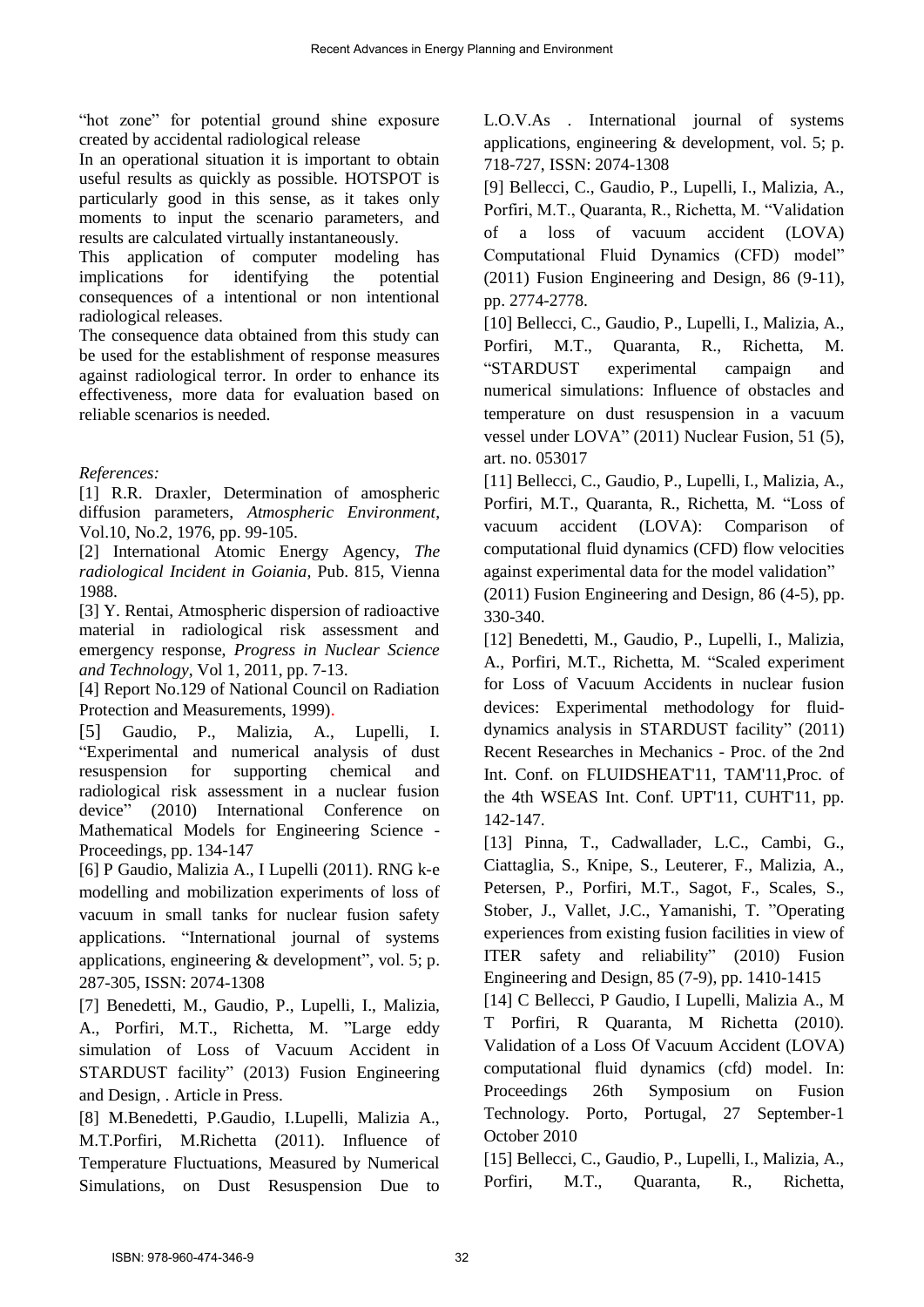M."Experimental mapping of velocity flow field in case of L.O.V.A inside stardust facility" (2010) 37th EPS Conference on Plasma Physics 2010, EPS 2010, 2, pp. 703-706.

[16] P.Gaudio, Malizia A., I.Lupelli (2010). Experimental and Numerical Analysis of Dust Resuspension for Supporting Chemical and Radiological Risk Assessment in a Nuclear Fusion Device. In: Conference Proceedings - International Conference on Mathematical Models for Engineering Science (MMES' 10). Puerto De La Cruz, Tenerife, 30/11/2010 - 30/12/2010, p. 134- 147, ISBN/ISSN: 978-960-474-252-3

[17] Bellecci, C., Gaudio, P., Lupelli, I., Malizia, A., Porfiri, M.T., Quaranta, R., Richetta, M. "Characterization of divertor influence in case of LOVA: CFD analysis of stardust experimental facility" (2009) 36th EPS Conference on Plasma Physics 2009, EPS 2009 - Europhysics Conference Abstracts, 33 E1, pp. 266-269.

[18] C.Bellecci, P.Gaudio, I.Lupelli, Malizia A., M.T.Porfiri, R.Quaranta, M. Richetta (2009). Velocity flow field characterization inside STARDUST experimental facility: Comparison between experimental campaign and numerical simulation results. In: ICENES2009 Proceedings. Ericeria-Portugal, 29 June- 3 July 2009, ISBN/ISSN: 978-989-96542-1-1

[19] C. Bellecci, P. Gaudio, I.Lupelli, Malizia A., M.T.Porfiri, M. Richetta (2008). Dust mobilization and transport measures in the STARDUST facility. In: EPS2008 Proceedings, 35th EPS Conference on Plasma Physics. Hersonissos - Crete - Greece, 9 - 13 June 2008, vol. ECA Vol.32, p. P-1.175

[20] P. Gaudio, M. Gelfusa, I. Lupelli, Malizia A., A. Moretti, M. Richetta, C. Serafini (2012). Early forest fires detection using a portable CO2 Dial system: preliminary results. In: Proceedings 14° Convegno Nazionale delle Tecnologie Fotoniche, Firenze, 15-17 maggio 2012 – ISBN . Firenze, Italia, Maggio 2012, ISBN/ISSN: 9788887237146.

[21] P.Gaudio, M. Gelfusa, Malizia A., M. Richetta, C.Serafini, P. Ventura, C. Bellecci, L.De Leo, T.Lo Feudo, A. Murari (2012). A portable LIDAR system for the early detection: FfED system - a case study. In: Advances in Fluid Mechanics and Heat & Mass Transfer Conference Proceedings. Istanbul - Turkey,

July 21-23, 2012, p. 208-214, ISBN/ISSN: 978-1- 61804-114-2

[22]Gaudio, P., Gelfusa, M., Lupelli, I., Malizia, A., Moretti, A., Richetta, M., Serafini, C., Bellecci, C."First open field measurements with a portable CO2 lidar/ dial system for early forest fires detection" (2011) Proceedings of SPIE - The International Society for Optical Engineering, 8182, art. no. 818213

[23] Bellecci, C., Gaudio, P., Gelfusa, M., Malizia, A., Richetta, M., Serafini, C., Ventura, P. "Planetary Boundary Layer (PBL) monitoring by means of two laser radar systems: Experimental results and comparison" (2010) Proceedings of SPIE - The International Society for Optical Engineering, 7832, art. no. 78320X.

[24] Bellecci, C., Gaudio, P., Gelfusa, M., Lo Feudo, T., Malizia, A., Richetta, M., Ventura, P. "Raman water vapour concentration measurements for reduction of false alarms in forest fire detection" (2009) Proceedings of SPIE - The International Society for Optical Engineering, 7479, art. no. 74790H

[25] Gallo, R., De Angelis, P., Malizia, A., Conetta, F., Di Giovanni, D., Antonelli, L., Gallo, N., Fiduccia, A., D'Amico, F., Fiorito, R., Richetta, M., Bellecci, C., Gaudio, P. "Development of a georeferencing software for radiological diffusion in order to improve the safety and security of first responders" (2013) Defence S and T Technical Bulletin, 6 (1), pp. 21-32.

[26] Malizia, A., Quaranta, R., Mugavero, R., Carcano, R., Franceschi, G."Proposal of the prototype RoSyD-CBRN, a robotic system for remote detection of CBRN agents" (2011) Defence S and T Technical Bulletin, 4 (1), pp. 64-76

[27] Malizia, A., Lupelli, I., D'Amico, F., Sassolini, A., Fiduccia, A., Quarta, A.M., Fiorito, R., Gucciardino, A., Richetta, M., Bellecci, C., Gaudio, P."Comparison of software for rescue operation planning during an accident in a nuclear power plant" (2012) Defence S and T Technical Bulletin, 5 (1), pp. 36-45.

[28] R Gallo, P De Angelis, N Gallo, Malizia A., A Fiduccia, F D'Amico, R Fiorito, A Gucciardino, M Richetta, C Bellcci, P Gaudio (2012). Development of a software for the identification mapping of radiological diffusion in order to improve the rescue